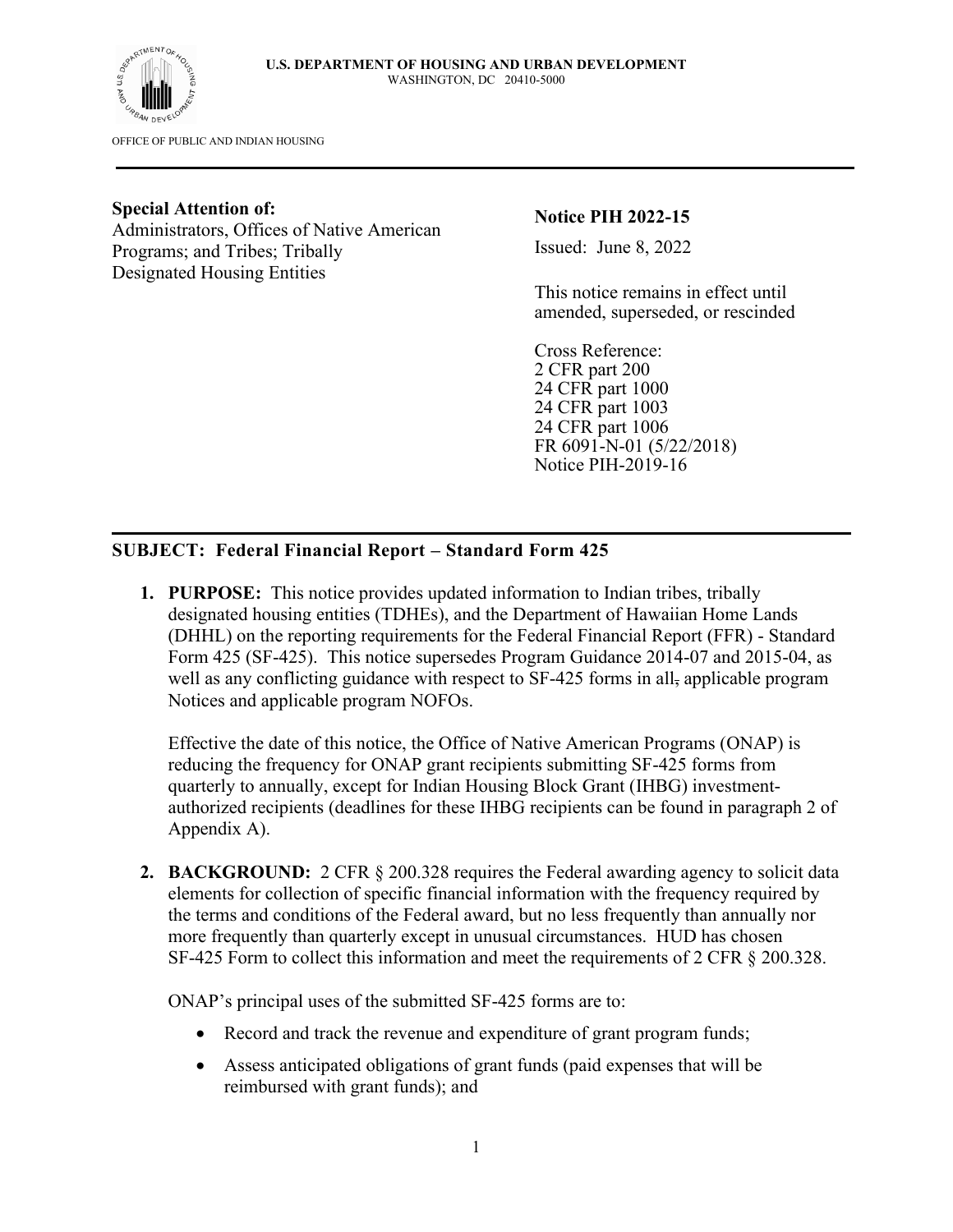• Record and track program income.

ONAP's current policy is for all grant recipients to submit SF-425 on a quarterly basis. In light of new regulatory requirements, the growing number of ONAP grant programs available to Indian Country, and the other resources available to monitor grant progress and financial status, ONAP revaluated the continued need for quarterly reports. ONAP has determined that an annual submission of a SF-425 is sufficient to monitor the financial administration of ONAP grants, with the exception for IHBG recipients authorized to invest IHBG funds. The intent of this change is to focus financial reporting on the more critical end-of-year financial status and reduce unnecessary burden. The requirement for financial reporting at 2 CFR § 200.328 is incorporated into applicable program regulations as listed below.

| <b>ONAP Program</b> <sup>1</sup>                                                                                  | <b>Financial Reporting Requirement</b>              |
|-------------------------------------------------------------------------------------------------------------------|-----------------------------------------------------|
| Indian Housing Block Grant (IHBG)                                                                                 | 24 CFR § 1000.26, incorporating 2 CFR §<br>200.328  |
| Native Hawaiian Housing Block Grant (NHHBG)                                                                       | 24 CFR § 1006.370, incorporating 2 CFR §<br>200.328 |
| Indian Community Development Block Grant (ICDBG)<br>& other ICDBG Programs (ICDBG-IT, ICDBG-<br>CARES, ICDBG-ARP) | 24 CFR § 1003.501, incorporating 2 CFR §<br>200.328 |
| Tribal HUD Veterans Affairs Supportive Housing<br>(THUD VASH)                                                     | 24 CFR § 1000.26, incorporating 2 CFR §<br>200.328  |
| IHBG Competitive (COMP) & other IHBG One-Time<br>Grant Programs (IHBG-CARES, IHBG-ARP)                            | 24 CFR § 1000.26, incorporating 2 CFR §<br>200.328  |

**NOTE:** The Resident Opportunities and Self-Sufficiency (ROSS) is not an ONAP program but is administered in cooperation with ONAP. The Financial Reporting Requirements for ROSS are put forth in Grant Agreement references and 2 CFR § 200.328. Please contact your Area Office or  $\text{ROSS-PIH}(\hat{\omega})$  and gov with any questions related to ROSS financial reporting.

**3. REVISED SUBMISSION REQUIREMENTS FOR SF-425s: With the exception of IHBG recipients authorized to invest IHBG funds, all ONAP grant recipients are expected to submit a single completed SF-425 for each open grant at the end of their** 

 $1$  HUD regulations have not been updated since the November 12, 2020 effective date of OMB amendments to 2 CFR part 200, which renumbered some provisions of 2 CFR part 200 without amending the content. HUD regulations have not yet been amended to reflect conforming changes, so HUD regulation still incorporate the old citation to the financial reporting requirement (2 CFR 200.327). HUD expects to publish conforming changes in the near future,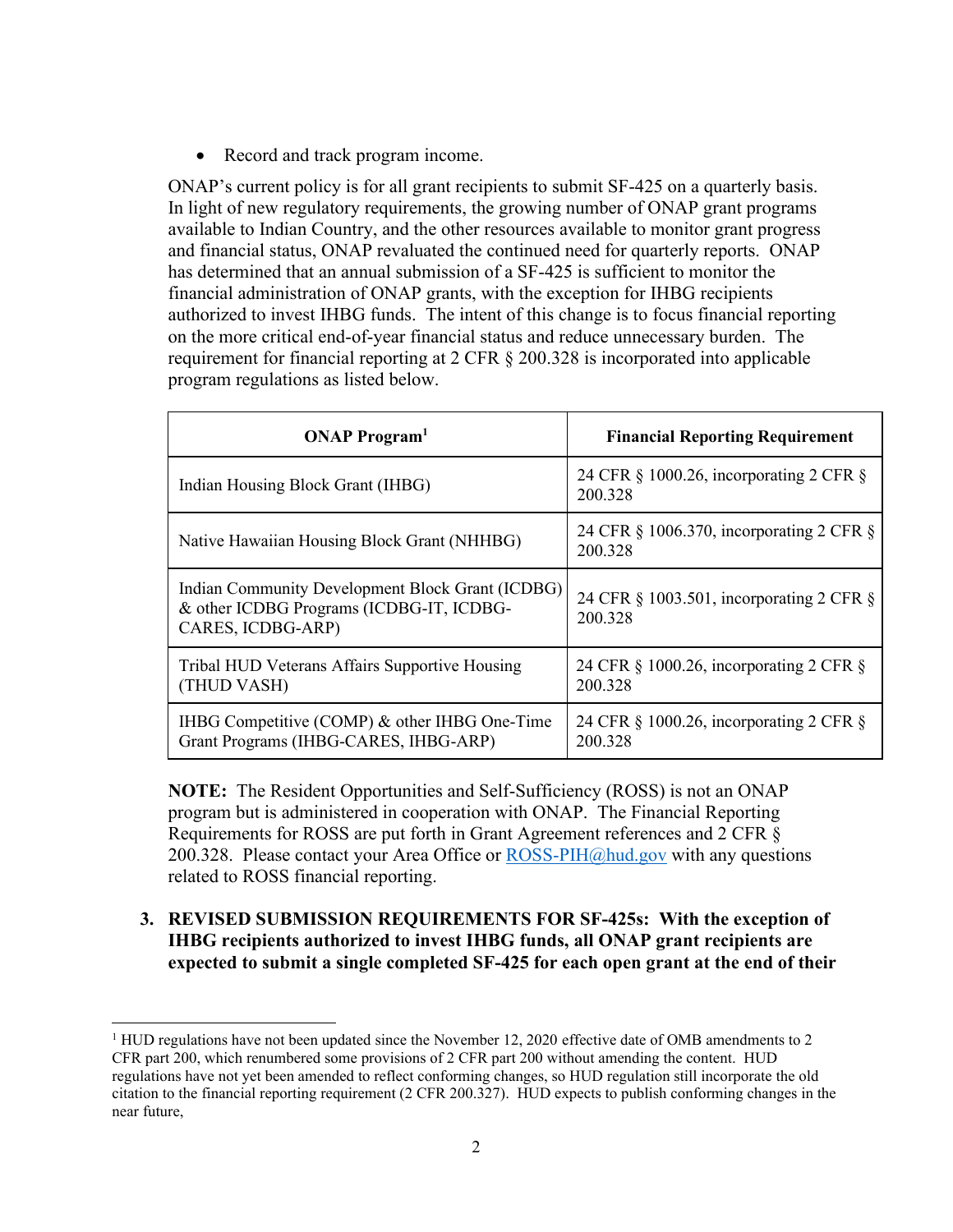#### **program year. IHBG investment-approved recipients will continue to submit an SF-425 each quarter for the IHBG formula program as described in Appendix A.**

Line-by-line instructions for completing the SF-425 are given in Appendix A and Appendix B. Recipients are expected to follow these instructions and guidance closely to ensure data accuracy, consistency, and reliability. All SF-425s submitted to the Area ONAP are based on single grant reporting; therefore, only the SF-425 is used. The SF-425A is used for multiple grant reporting and is not applicable to any of ONAP's programs at this time. A schedule of submission dates for each program administered by ONAP is found in the attached appendices.

See **Appendix A** for the IHBG formula program, and **Appendix B** for all other grant programs including ICDBG programs (ICDBG-IT, ICDBG-CARES and ICDBG-ARP), Tribal HUD-VASH, IHBG Competitive, and IHBG one-time grant programs (IHBG-CARES and IHBG-ARP).

**IMPORTANT NOTES:** To the extent the terms and conditions of the Federal award (i.e., the Funding Approval/Agreement—Form HUD 52734-A or B, the Notice of Funding Availability (NOFA), or the Notice of Funding Opportunity (NOFO)) require a frequency of SF-425 submissions that conflicts with the provisions of this Notice, ONAP intends to refrain from enforcing those conflicting terms and conditions of the Federal award SF-425 submission requirements if the grantee follows the requirements of this Notice.

The annual reporting established in this Notice supersedes the quarterly requirement that appears in the THUD-VASH Consolidation Notice.

- **4. FORM:** The SF-425 form is available for downloading from the following websites: <https://www.gsa.gov/forms-library/federal-financial-report> or [https://www.grants.gov/forms/post-award-reporting-forms.html.](https://www.grants.gov/forms/post-award-reporting-forms.html)
- **5. SUBSTANTIALLY INCOMPLETE FORMS:** The Area ONAP may reject and not record receipt of any SF-425 that are substantially incomplete or not signed by an authorized official of the Tribe or TDHE. Forms are substantially incomplete when all required lines are not completed. See Appendix A (IHBG Program) and Appendix B (All Other Grant Programs) for instructions in completing required lines by grant program.
- **6. DEFINITION OF TERMS:** The SF-425 and its instructions contain several technical terms. The definitions are provided below in alphabetical order.
	- *Accrual Accounting:* An accounting method that records revenue and expenses when incurred, regardless of when cash is exchanged. In general, economic events are recognized by matching revenues to expenses (the matching principle) at the time when the transaction occurs, rather than when payment is made (or received). This method allows the current cash inflows/outflows to be combined with future expected cash inflows/outflows to give a more accurate picture of a recipient's current financial condition.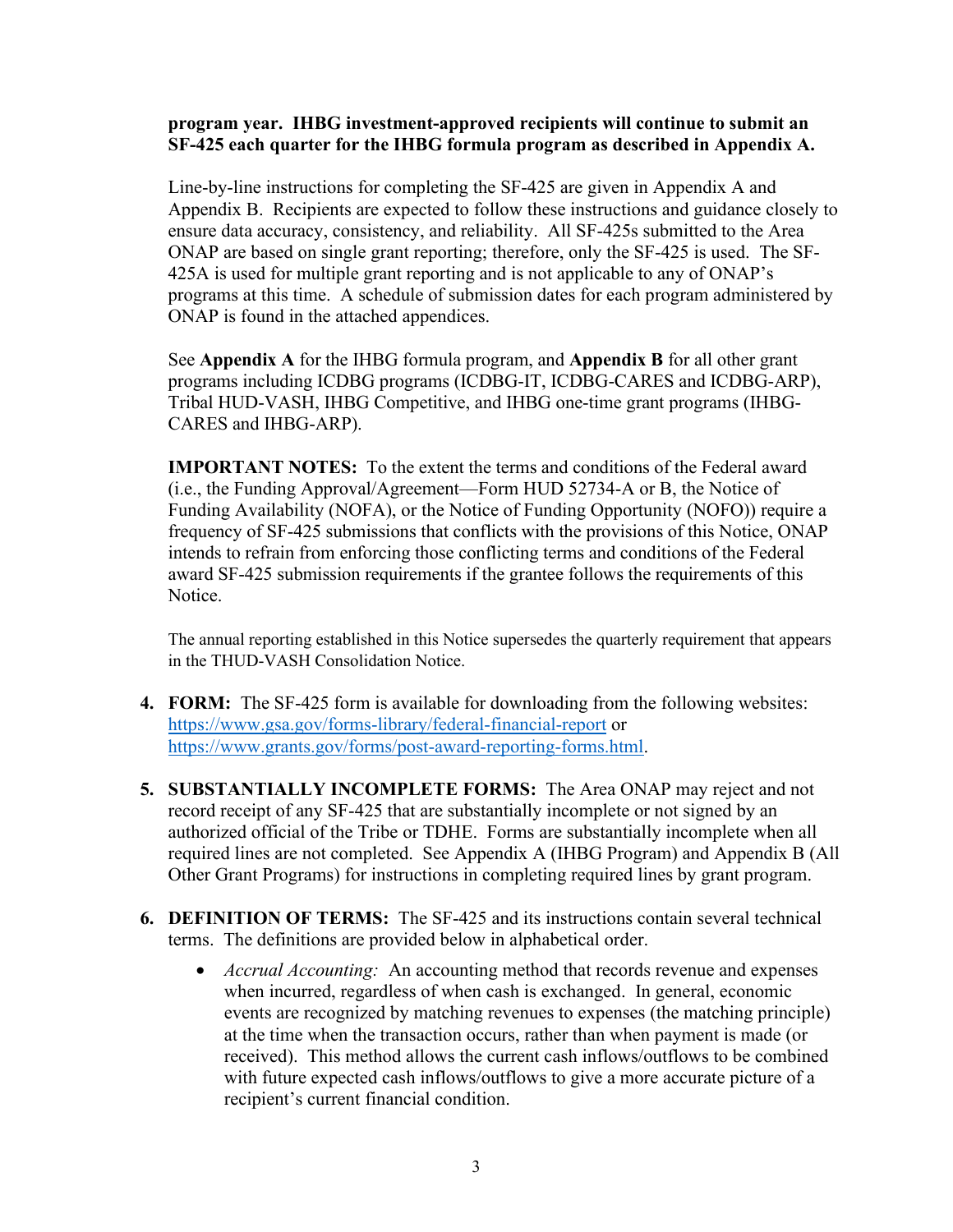- *Cash Basis Accounting*: An accounting method where income (or revenue) is recognized only when payment is received, and expenses are recognized only when payment is made. For example, when cash is received for the sale of property, it is recorded in the accounting records as revenue at the time. This is in contrast with accrual accounting, where the sale would be recorded in the books of account when a contract is executed rather than when cash is actually received.
- *Cash Disbursements:* Payment for goods or services in cash, check or electronic payment, expenditures.
- *Cash on Hand:* Cash in actual possession; also called cash-in-hand or cash-onhand.
- *Cash Receipt:* A printed or electronic document recording the collection of money (currency, coins, checks).
- *Federal Share of Un-liquidated Obligations:* The amount of Federal funds legally committed that have not been expensed such as an account payable for items ordered or received but for which the supplier has not been paid. See below for definition of obligation.
- *Fund Accounting:* A system used by nonprofit and government organizations, including tribal governments and TDHEs. The accounting records take the form of a collection of funds, each fund having a distinct purpose, ranging from operating expenses to funding the various activities of the organization.
- *Obligation:* Any legally binding agreement to pay a particular sum of money for contract labor, supplies, materials, or services. Please refer to PIH Notice 2000- 26 (TDHEs) for a description of the different types of funding obligations.
- *Program Income Earned:* Represents income earned by the recipient that is directly generated by a supported activity or earned as a result of the award.
- *Total Federal Funds Authorized:* Represents the total amount of Federal funds awarded for approved activities or projects.
- **7. SOURCE DOCUMENTATION RETENTION:** Recipients of Federal funds are required to maintain relevant and reliable accounting systems to ensure that the information provided in the SF-425 is consistent and fairly presented, as required by 2 CFR Part 200, Subpart D. Furthermore, recipients are required to maintain all source documents and accumulated transactional documents for expenses included in the SF-425, as required by 2 CFR § 200.334.
- **8. SANCTIONS:** If HUD determines that a recipient has failed to comply with its financial accounting, documentation and reporting responsibilities, HUD is authorized to initiate sanctions against the recipient, as stipulated at 2 CFR § 200.339; 24 CFR part 1000, subpart F; 24 CFR §§ 1003.701-703; and 24 CFR part 1006, subpart E. These sanctions include the suspension, limitation, and/or termination of the recipient's HUD-funded grants.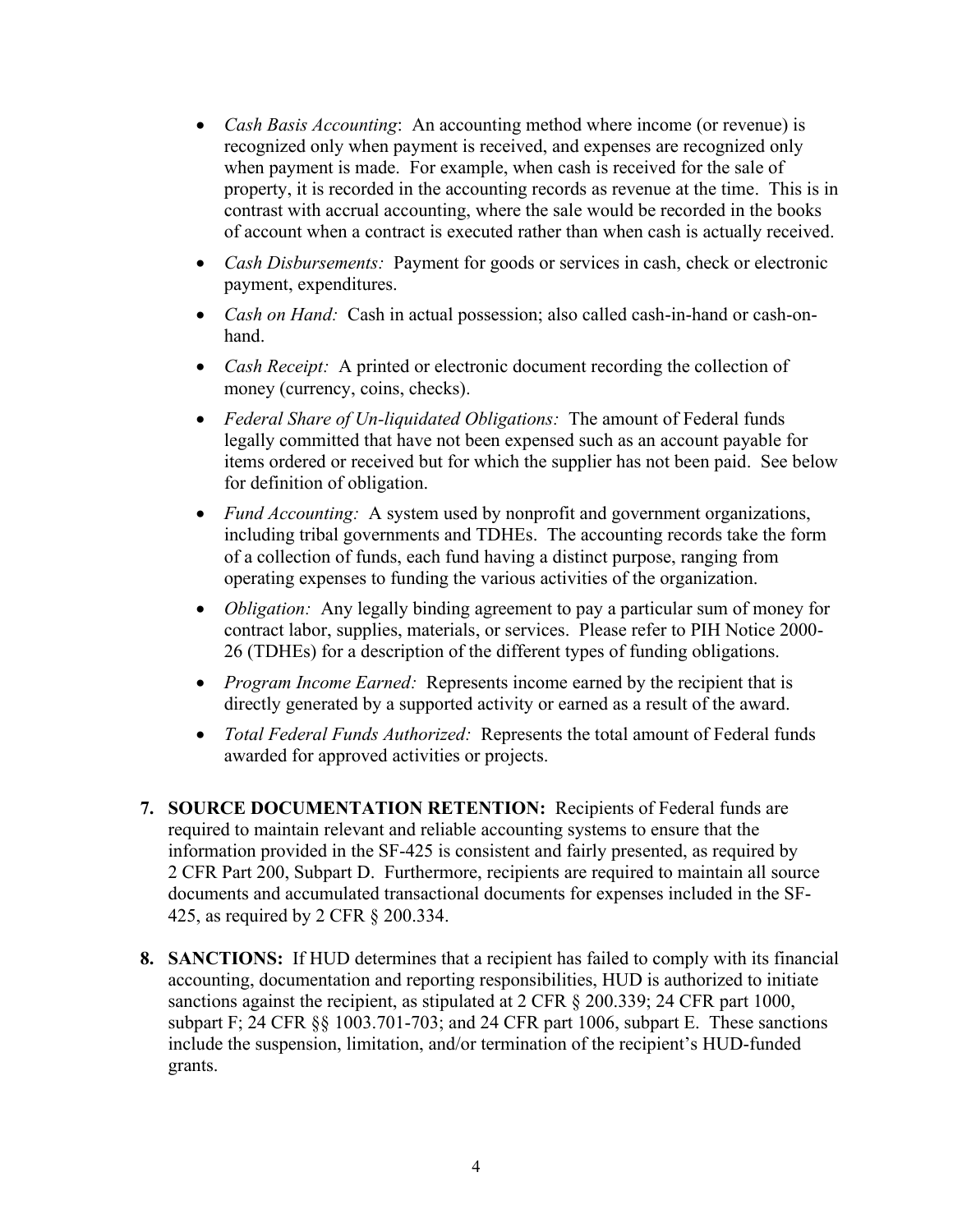- **9. LETTER OF WARNING (LOW):** While ONAP intends to refrain from enforcing conflicting terms and conditions of the Federal award SF-425 submission requirements if the grantee follows the requirements of this notice, HUD is not waiving its authority under 2 CFR part 200, to collect SF-425 forms more frequently than annually. Accordingly, if an Area ONAP has identified an area(s) of noncompliance under a grant program, either based on a monitoring review, delinquent report(s), or other documented evidence of apparent non-compliance, HUD may issue the grant recipient an LOW that may include, among other things, notice that SF-425 forms are required on a quarterly or semiannual basis until the matter at issue is resolved.
- **10. ADDITIONAL GUIDANCE:** Contact your Area ONAP with questions regarding this notice.

 $\sqrt{S}/\sqrt{S}$ 

Dominique Blom General Deputy Assistant Secretary for Public and Indian Housing

Attachments: Appendix A: IHBG Formula Program Appendix B: All Other Grant Programs Attachment 1: SF-425 Form Attachment 2: IHBG Investment Worksheet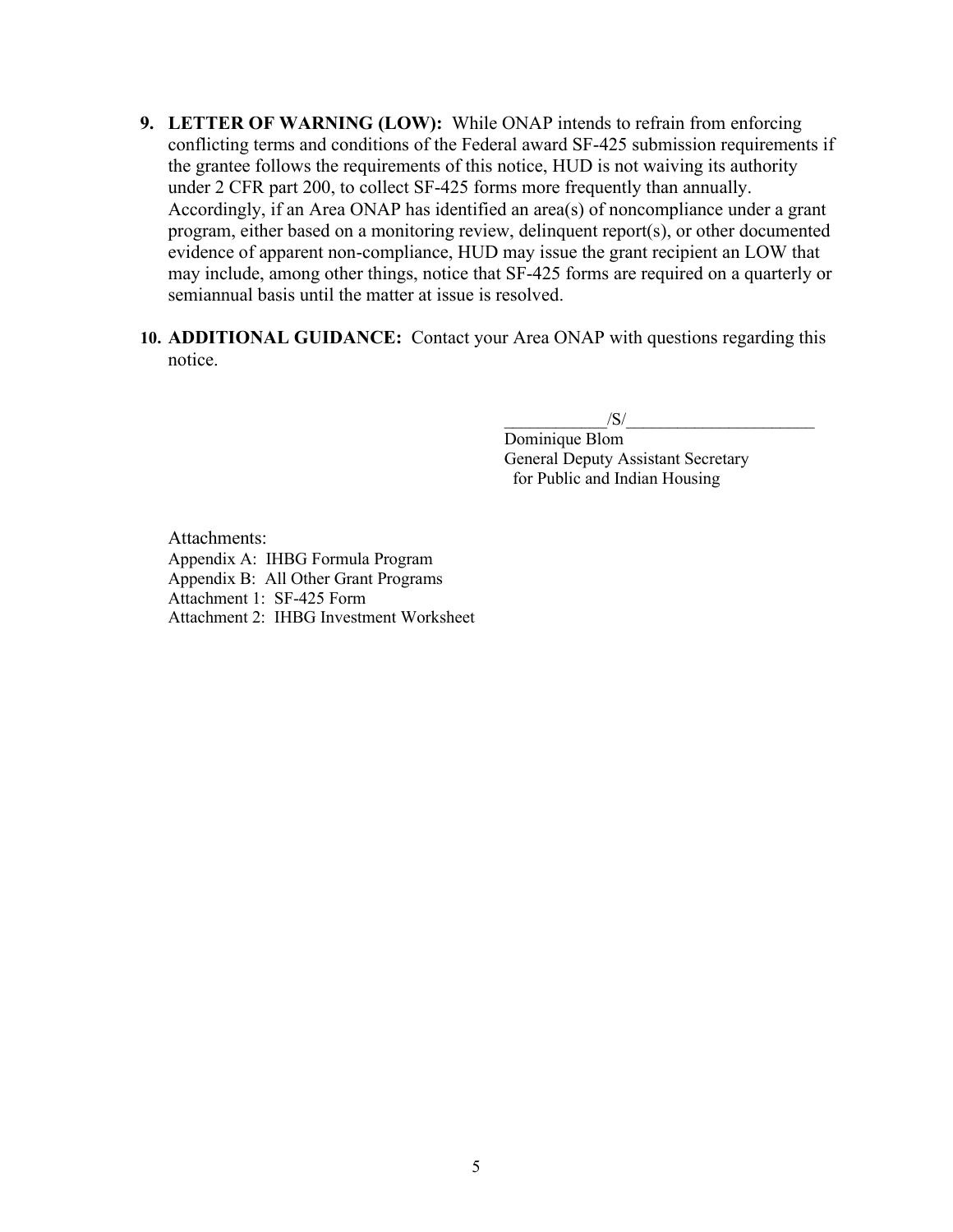## **APPENDIX A: INDIAN HOUSING BLOCK GRANT (IHBG) FORMULA PROGRAM**

(Excludes IHBG Competitive and IHBG one-time grant programs (IHBG-CARES and IHBG-ARP))

**1. DUE DATES:** Each recipient is required to submit one SF-425 per year for each 12-month program year. The report is due **90 days** after the recipient's program year end. Reports may be submitted to ONAP's electronic reporting system, as an email attachment, by regular mail, or fax. ONAP reserves the discretion to require submittal to ONAP's electronic reporting system in the future.

| <b>Program Year</b>       | <b>PYE</b> | <b>Annual SF-425 Due</b> |
|---------------------------|------------|--------------------------|
| October 1 to September 30 | 9/30       | Dec 29                   |
| January 1 to December 31  | 12/31      | Mar $30*/31$             |
| April 1 to March 31       | 3/31       | June 29                  |
| July 1 to June 30         | 6/30       | Sept 28                  |

\*Due March 30 during leap years

**2. APPROVED TO INVEST DUE DATES:** Each recipient that is approved to invest IHBG funds, whether actively investing or not, is required to submit one SF-425 per quarter, or four (4) reports for each 12-month program year. The first three quarterly report must be submitted **30 days** after the end of the calendar quarter. The 4th quarterly report is the final report for the recipient's 12-month program year and is due **90 days** or one quarter from the end of the program year. The quarterly reports are due as indicated in the chart below and are based on the recipient's specific program year. Investment approved recipients are required to use ONAP's electronic reporting system.

|                   |       | <b>Ouarter 1</b>     |       | <b>Ouarter 2</b>     |       | <b>Ouarter 3</b>     | <b>Ouarter 4</b> |                      |  |
|-------------------|-------|----------------------|-------|----------------------|-------|----------------------|------------------|----------------------|--|
| Program Year      | End   | <b>SF-425</b><br>Due | End   | <b>SF-425</b><br>Due | End   | <b>SF-425</b><br>Due | End              | <b>SF-425</b><br>Due |  |
| Oct 1 to Sept 30  | 12/31 | 1/30                 | 3/31  | 4/30                 | 6/30  | 7/30                 | 9/30             | 12/29                |  |
| Jan 1 to Dec 31   | 3/31  | 4/30                 | 6/30  | 7/30                 | 9/30  | 10/30                | 12/31            | $3/31*$              |  |
| April 1 to Mar 31 | 6/30  | 7/30                 | 9/30  | 10/30                | 12/31 | 1/30                 | 3/31             | 6/29                 |  |
| July 1 to June 30 | 9/30  | 10/30                | 12/31 | 1/30                 | 3/31  | 4/30                 | 6/30             | 9/28                 |  |

\*Due March 30 during leap years

Recipients whose investment authorization has been withdrawn, suspended, or revoked are still subject to quarterly IHBG Formula quarterly SF-425 submission requirements, until all investment funds have been returned to LOCCS. To verify or change investment authorization status, contact your area ONAP Grants Management Specialist.

**3. ADMINISTRATIVE REQUIREMENTS FOR INVESTING IHBG FUNDS:** If the recipient is approved to invest IHBG funds, whether actively investing or not, cross reference Notice [PIH-2019-16,](https://www.hud.gov/sites/dfiles/PIH/documents/PIH-2019-16.pdf) and any updates to Notice PIH-2019-16, for further instructions on reporting investments.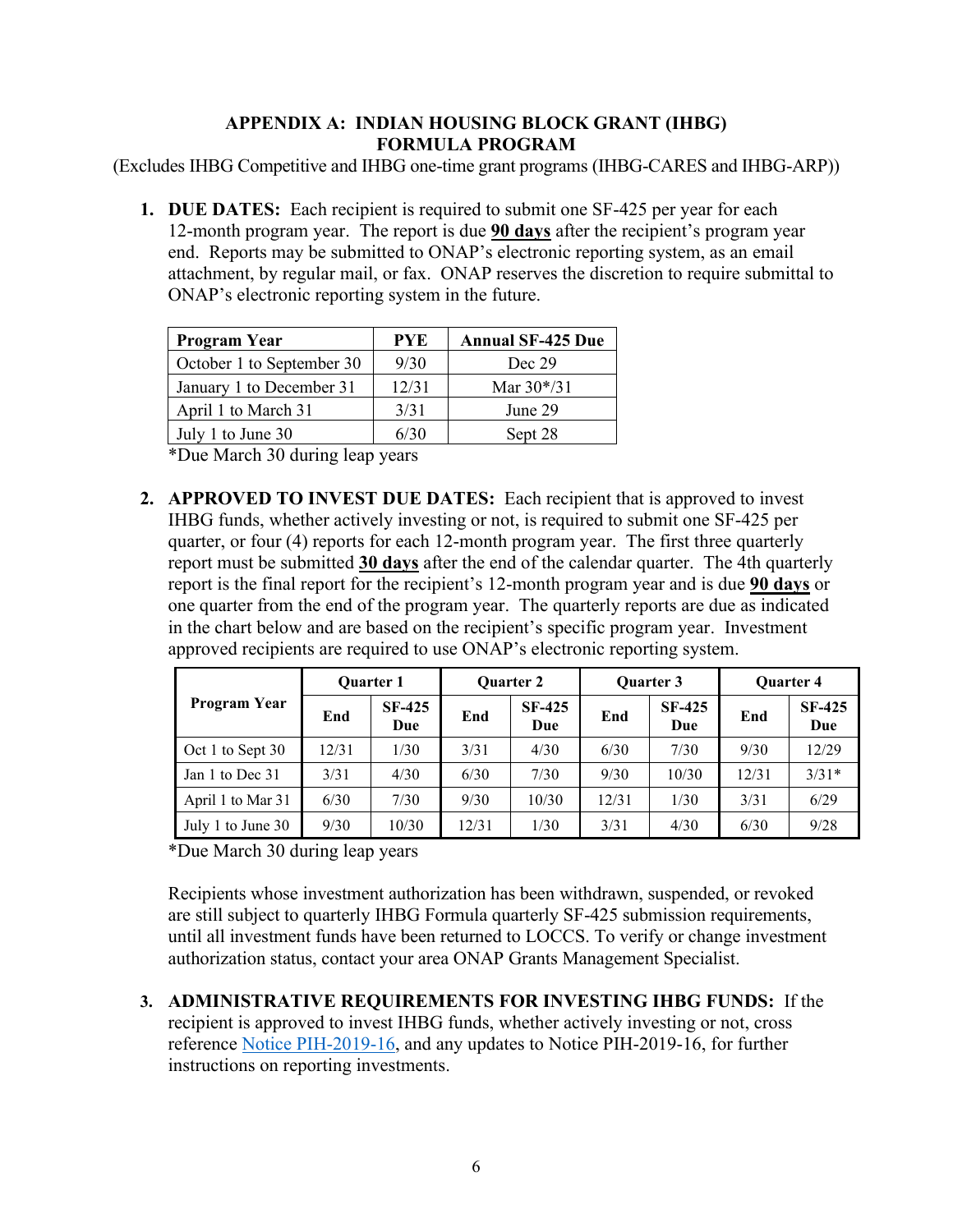- **4. PROGRAM-YEAR REPORTING:** The financial data included in the SF-425 must be reported on a 12-month, program-year basis.
- **5. LINE-BY-LINE INSTRUCTIONS:** The SF-425 following instructions provide a lineby-line description of each component of the SF-425 and outlines the instructions for reporting grant program revenue and expenditures: Recipients are expected to follow the instructions closely to ensure data accuracy, consistency, and reliability.

| <b>Form Line Item</b>   | <b>ONAP Guidance - IHBG Formula Program</b>                                                                                                                                                                                                                                                                                                                                                                                                                                                                                                                                                                                                                                                                                                                        |
|-------------------------|--------------------------------------------------------------------------------------------------------------------------------------------------------------------------------------------------------------------------------------------------------------------------------------------------------------------------------------------------------------------------------------------------------------------------------------------------------------------------------------------------------------------------------------------------------------------------------------------------------------------------------------------------------------------------------------------------------------------------------------------------------------------|
| 1                       | Enter "Department of Housing and Urban Development ONAP".                                                                                                                                                                                                                                                                                                                                                                                                                                                                                                                                                                                                                                                                                                          |
| $\boldsymbol{2}$        | Enter the grant number assigned by the Federal agency.                                                                                                                                                                                                                                                                                                                                                                                                                                                                                                                                                                                                                                                                                                             |
| $\overline{\mathbf{3}}$ | Enter the name and complete address of the recipient organization including<br>zip code.                                                                                                                                                                                                                                                                                                                                                                                                                                                                                                                                                                                                                                                                           |
| 4a                      | Enter the recipient organization's Unique Entity Identifier (UEI).                                                                                                                                                                                                                                                                                                                                                                                                                                                                                                                                                                                                                                                                                                 |
| 4 <sub>b</sub>          | Enter the recipient organization's Employer Identification Number (EIN).                                                                                                                                                                                                                                                                                                                                                                                                                                                                                                                                                                                                                                                                                           |
| 5                       | This is optional. The recipient may enter an account number or other<br>identifier they assign, not HUD, or leave blank.                                                                                                                                                                                                                                                                                                                                                                                                                                                                                                                                                                                                                                           |
| 6                       | Mark appropriate box.                                                                                                                                                                                                                                                                                                                                                                                                                                                                                                                                                                                                                                                                                                                                              |
| 7                       | Mark appropriate box Cash or Accrual. Financial data should be presented<br>using the same basis of accounting as the Annual Performance Report (APR)<br>and the Schedule of Expenditures of Federal Awards (SEFA) (i.e. financial<br>statements prepared by the recipient in preparation for completion of the single<br>audit process in accordance with 2 CFR 200, Subpart F). To ensure that the<br>grant accrual methodology remains reasonable and appropriate, HUD will<br>review the approach on receipt of SF-425 data. It is critical that the<br>methodology of the accrual process is consistently applied.                                                                                                                                            |
| 8                       | Indicate the period established in the award. The "From" date will be the first<br>day of the recipient's current 12-month program year and the "To" date will be<br>the last day of that 12-month program year. For a recipient with a program<br>year that begins in October, the "From" date will be October 1 of that year and<br>the "To" date will be September 30 of the following year (e.g., October 1,<br>2021, to September 30, 2022). Recipients not approved for investment will<br>submit one annual SF-425 for each 12-month program year and then the<br>reporting process will start over. Investment-approved recipients will submit<br>four quarterly SF-425s for each 12-month program year and then the reporting<br>process will start over. |
| 9                       | Enter the ending date of the reporting period. Use the following reporting<br>period end dates: 3/31, 6/30, 9/30 or 12/31.                                                                                                                                                                                                                                                                                                                                                                                                                                                                                                                                                                                                                                         |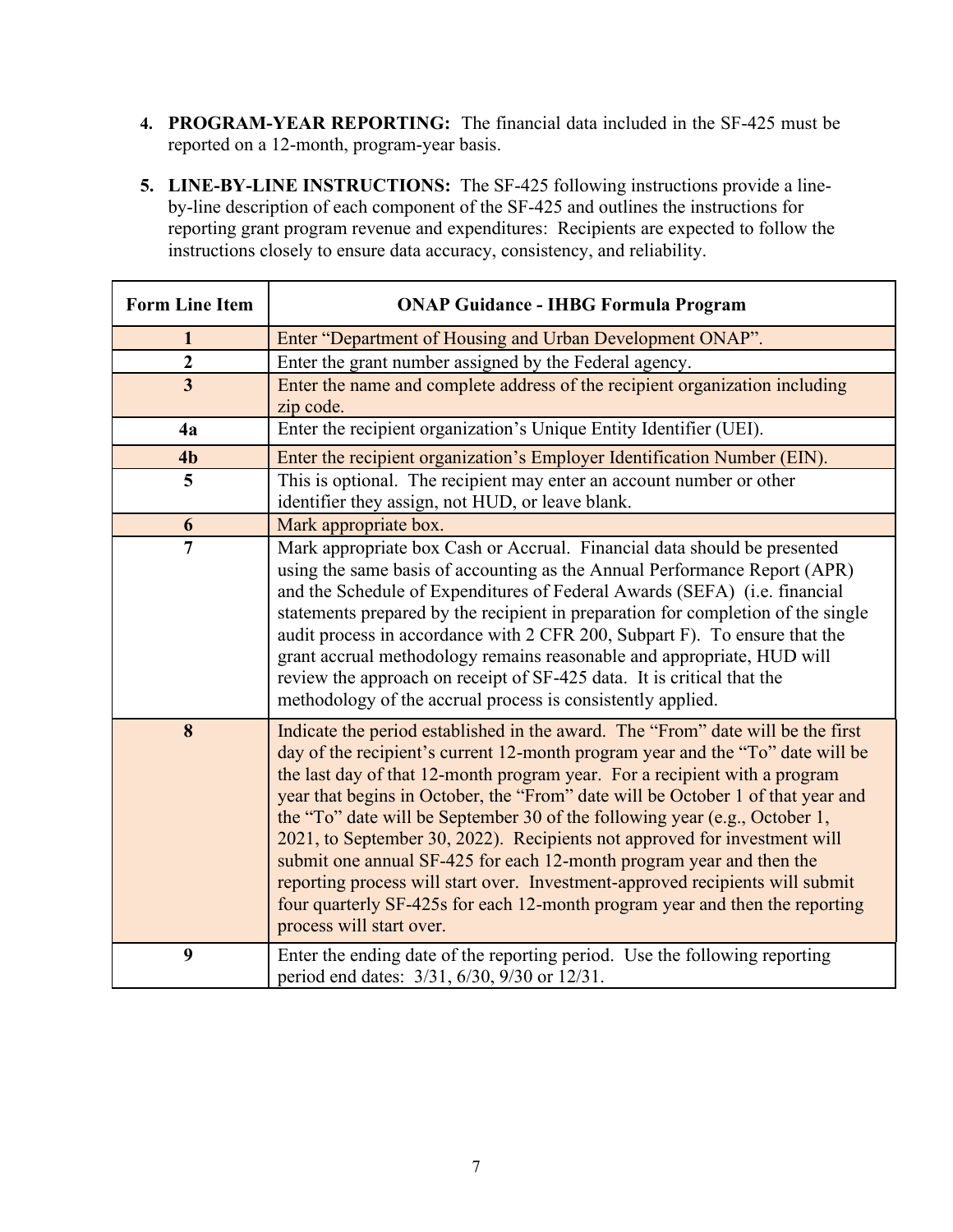| <b>Form Line Item</b> | <b>ONAP Guidance - IHBG Formula Program</b>                                                                                                                                                                                                                                                                                                                                                                                                                                                                                                                                                                                                                                                                                                                                                                                                                                                                                            |
|-----------------------|----------------------------------------------------------------------------------------------------------------------------------------------------------------------------------------------------------------------------------------------------------------------------------------------------------------------------------------------------------------------------------------------------------------------------------------------------------------------------------------------------------------------------------------------------------------------------------------------------------------------------------------------------------------------------------------------------------------------------------------------------------------------------------------------------------------------------------------------------------------------------------------------------------------------------------------|
| 10a                   | Enter the cumulative amount of actual cash received for the 12-month program<br>year from the Federal agency as of the reporting period end date. This is the<br>amount of all LOCCS drawdowns received for the subject grant from the<br>"From" date until the end of this reporting period. This should include any<br>undisbursed cash on hand at the end of the prior program year, but exclude<br>"negative" cash on hand (i.e. grant receivable) at the end of the prior program<br>year. (See definition of Cash Disbursements above.)                                                                                                                                                                                                                                                                                                                                                                                          |
| 10 <sub>b</sub>       | Enter the cumulative amount of Federal fund disbursements (such as cash or<br>checks) as of the reporting period end date. Disbursements are the sum of<br>actual cash disbursements for direct charges for goods and services, the amount<br>of indirect expenses charged to the award, and the amount of cash advances<br>and payments made to sub-recipients and contractors. This may include<br>project expenses paid with other funds that will be reimbursed using IHBG<br>grant funds.                                                                                                                                                                                                                                                                                                                                                                                                                                         |
| 10c                   | Enter the amount of Line 10a minus Line 10b. This amount represents<br>immediate cash needs. Excess cash on hand, for more than three (3) business<br>days, requires an explanation on Line 12, Remarks, explaining why the draw<br>down was made prematurely or other reasons for the excess cash.                                                                                                                                                                                                                                                                                                                                                                                                                                                                                                                                                                                                                                    |
| <b>10d</b>            | Enter the total Federal funds authorized as of the reporting period end date. This<br>will be the IHBG grant amount for the 12-month program year. For ease of<br>reporting, recipients should include the balance in LOCCS for the "55 Grant" at<br>the beginning of its program year, add or subtract $(+/-)$ the figure from Line 10c<br>(Cash on Hand) from the previous program year-end report, and add any grant<br>amounts awarded during the program year.                                                                                                                                                                                                                                                                                                                                                                                                                                                                    |
| <b>10e</b>            | Enter the amount of Federal fund expenditures. This amount will equal or<br>exceed the amount reported on Line 10b. For reports prepared on a cash basis,<br>expenditures are: the sum of cash disbursements for direct charges for<br>property and services; the amount of indirect expense charged; the value of<br>third-party in-kind contributions applied; and the amount of cash advance<br>payments and payments made to sub-recipients. Expenditures are the sum of<br>cash disbursements for direct charges for property and services; the amount of<br>indirect expense incurred; the value of in-kind contributions applied; and the<br>net increase or decrease in the amounts owed by the recipient for; (1) goods<br>and other property received; (2) services performed by employees, contractors,<br>sub-recipients, and other payees; and (3) programs for which no current<br>services or performance are required. |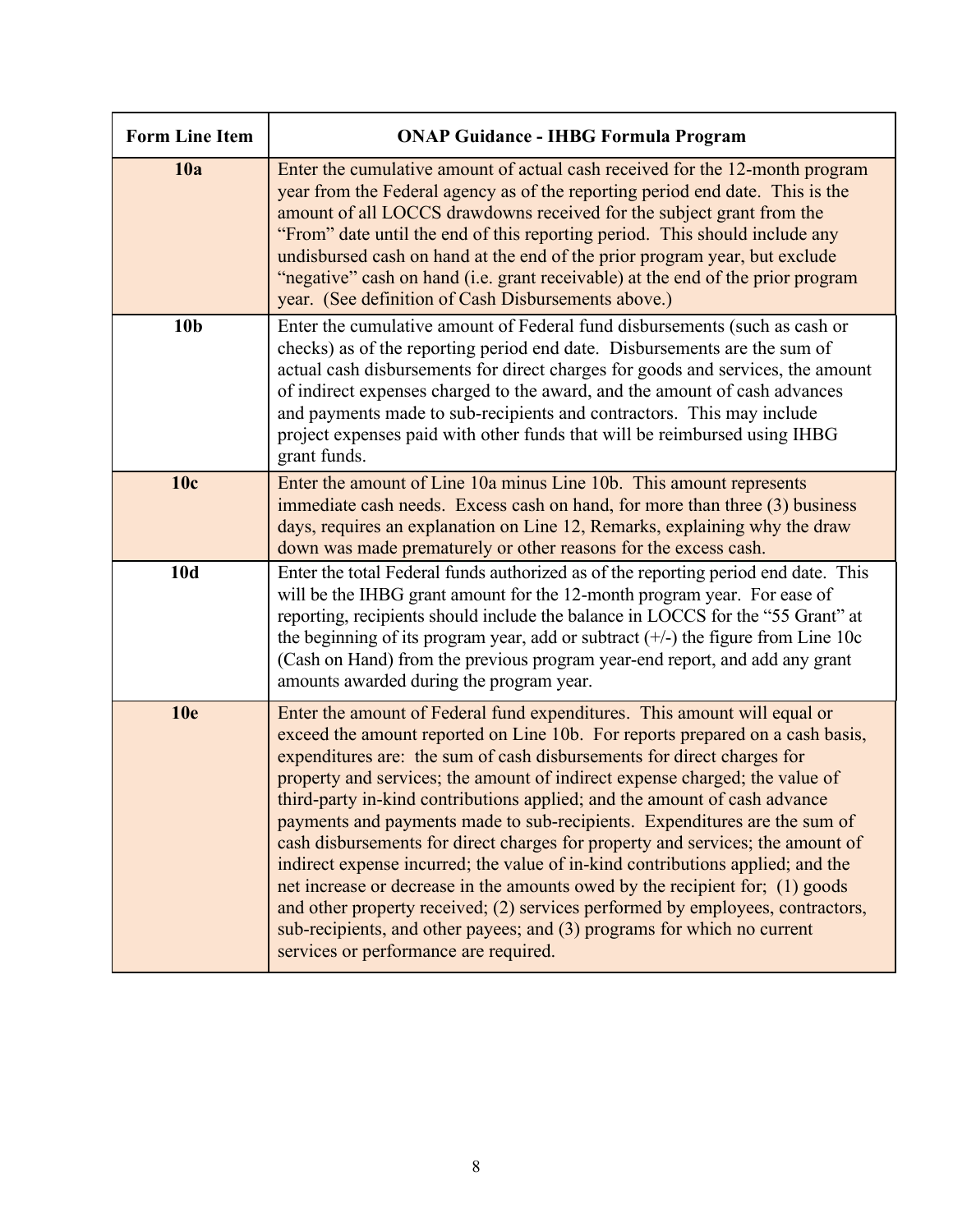| <b>Form Line Item</b> | <b>ONAP Guidance - IHBG Formula Program</b>                                                                                                                                                                                                                                                                                                                                                                                                                                                                                                                            |
|-----------------------|------------------------------------------------------------------------------------------------------------------------------------------------------------------------------------------------------------------------------------------------------------------------------------------------------------------------------------------------------------------------------------------------------------------------------------------------------------------------------------------------------------------------------------------------------------------------|
| 10 <sub>f</sub>       | Enter the Federal portion of unliquidated obligations. Unliquidated obligations<br>on a cash basis are obligations incurred, but not yet paid including amounts due<br>to sub-recipients and contractors. On an accrual basis, they are obligations<br>incurred, but for which expenditures have not been recorded. Do not include<br>any amount in Line 10f that has been reported in Line 10e. Do not include any<br>amount in Line 10f for a future commitment of funds (such as a long-term<br>contract) for which an obligation or expense has not been incurred. |
| 10g                   | Enter the sum of Lines 10e and 10f.                                                                                                                                                                                                                                                                                                                                                                                                                                                                                                                                    |
| 10 <sub>h</sub>       | Enter the amount of Line 10d minus Line 10g.                                                                                                                                                                                                                                                                                                                                                                                                                                                                                                                           |
| <b>10i</b>            | A recipient share is not required under the IHBG program.                                                                                                                                                                                                                                                                                                                                                                                                                                                                                                              |
| 10j                   | Enter recipient funds (e.g., tribal funds, revolving loans, non-program income,<br>rental receipts, etc.) expended for program activities.                                                                                                                                                                                                                                                                                                                                                                                                                             |
| 10k                   | Enter sum 10j minus 10i.                                                                                                                                                                                                                                                                                                                                                                                                                                                                                                                                               |
| <b>101</b>            | Enter the cumulative amount of Federal program income earned during the<br>reporting period, including interest earned on IHBG investments. Include any<br>program income on hand from the previous reporting period (Line 10.o.). See<br>instructions for Line 12, Remarks, for additional reporting requirements related<br>to program income.                                                                                                                                                                                                                       |
| 10 <sub>m</sub>       | Leave blank. IHBG recipients are not required to use earned income to reduce<br>the grant amount.                                                                                                                                                                                                                                                                                                                                                                                                                                                                      |
| 10n                   | Enter the cumulative amount of program income expenditures for the reporting<br>period.                                                                                                                                                                                                                                                                                                                                                                                                                                                                                |
| <b>10o</b>            | Enter the amount of Line 101 minus Line 10n. This amount equals the program<br>income that has been earned but not expended, as of the reporting period end<br>date.                                                                                                                                                                                                                                                                                                                                                                                                   |
| 11                    | This information is optional for the IHBG program.                                                                                                                                                                                                                                                                                                                                                                                                                                                                                                                     |
| 12                    | The remarks should clarify or explain information contained in the report.<br>Additional pages may be attached. Explanations should be provided for the<br>following:<br>Cash on Hand: Explain any IHBG cash on hand that exceeds cash needs of 3<br>business days including: (1) funds drawn down for investment purposes; and<br>(2) funds drawn down to establish or replenish a reserve for planning and<br>administration.                                                                                                                                        |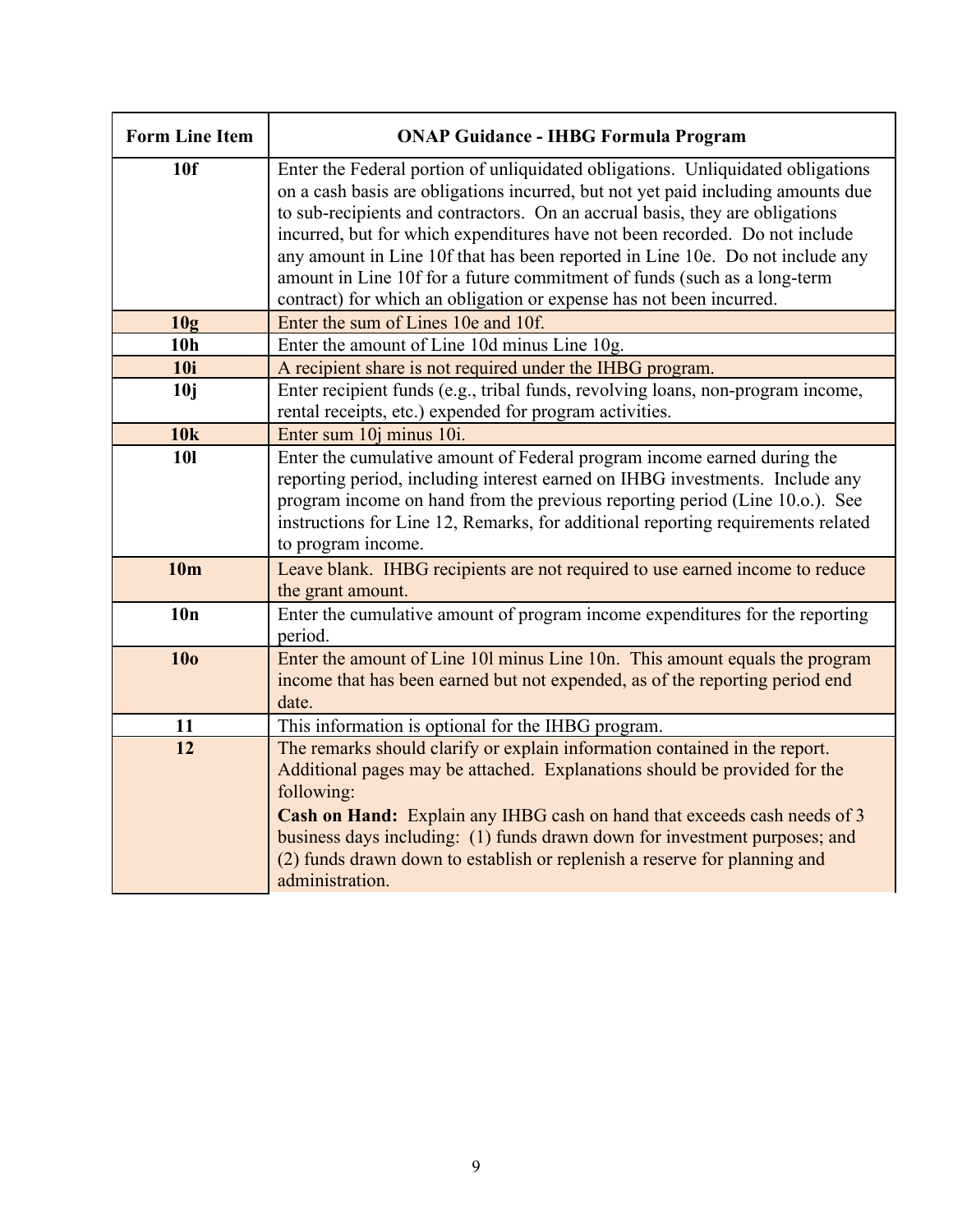| <b>Form Line Item</b> | <b>ONAP Guidance - IHBG Formula Program</b>                                                                                                                                                                                                                                                                                                                                                                                                                                                                                                                                                                                                                                                                                                                                                                                                                                                                                                                                                                                                                                                                                                                                                                                                                                                               |
|-----------------------|-----------------------------------------------------------------------------------------------------------------------------------------------------------------------------------------------------------------------------------------------------------------------------------------------------------------------------------------------------------------------------------------------------------------------------------------------------------------------------------------------------------------------------------------------------------------------------------------------------------------------------------------------------------------------------------------------------------------------------------------------------------------------------------------------------------------------------------------------------------------------------------------------------------------------------------------------------------------------------------------------------------------------------------------------------------------------------------------------------------------------------------------------------------------------------------------------------------------------------------------------------------------------------------------------------------|
|                       | <b>Invested IHBG Funds:</b> Include: (a) the name and type of investment(s);<br>(b) last four digits of the account number(s); (c) the draw down date(s);<br>(d) the amount(s) drawn down; (e) the date(s) that the IHBG funds were<br>invested in an approved investment under $24$ CFR $1000.58(c)$ ; (f) the current<br>balance for all IHBG investments; and $(g)$ the amount(s) of earned interest<br>reported in the Program Income section, included in line 101.<br>Note: Invested IHBG funds are to be held in one or more accounts separate<br>from other funds, including the Planning and Administration Reserve<br>Account(s) and other grant year investment accounts, of the IHBG investment-<br>approved recipient. Each of these accounts must be subject to a Depository<br>Agreement approved by HUD.<br>The recipient may use the Investment Reporting Worksheet to detail only its<br>IHBG investment activity for the reporting quarter. The use of the worksheet<br>is optional and voluntary; however, the recipient is encouraged to submit the<br>completed worksheet when it submits the SF-425 to the Area ONAP.<br>Click Investment Reporting Worksheet for a fillable copy or visit:<br>https://www.hud.gov/sites/dfiles/PIH/documents/Investment Reporting Worksheet.xlsx. |
|                       | <b>Planning and Administration Reserves:</b> This must include: (a) the<br>amount(s) drawn down; (b) the draw down date(s); (c) the date(s) that the<br>funds were placed in a separate account established for this purpose; (d)<br>amount of interest earned; and (e) current balance of the Planning and<br>Administration Reserve Account(s).                                                                                                                                                                                                                                                                                                                                                                                                                                                                                                                                                                                                                                                                                                                                                                                                                                                                                                                                                         |
|                       | Amounts Entered on Line 101: Explain amounts entered on 101 that include,<br>but are not limited to, the amount of interest earned on the investment of IHBG<br>funds.                                                                                                                                                                                                                                                                                                                                                                                                                                                                                                                                                                                                                                                                                                                                                                                                                                                                                                                                                                                                                                                                                                                                    |
| 13a                   | Enter the name and title of the authorized certifying official.                                                                                                                                                                                                                                                                                                                                                                                                                                                                                                                                                                                                                                                                                                                                                                                                                                                                                                                                                                                                                                                                                                                                                                                                                                           |
| 13 <sub>b</sub>       | The authorized certifying official must sign here.                                                                                                                                                                                                                                                                                                                                                                                                                                                                                                                                                                                                                                                                                                                                                                                                                                                                                                                                                                                                                                                                                                                                                                                                                                                        |
| 13c                   | Enter the telephone number (including area code and extension) of the                                                                                                                                                                                                                                                                                                                                                                                                                                                                                                                                                                                                                                                                                                                                                                                                                                                                                                                                                                                                                                                                                                                                                                                                                                     |
|                       | individual listed in Line 13a.                                                                                                                                                                                                                                                                                                                                                                                                                                                                                                                                                                                                                                                                                                                                                                                                                                                                                                                                                                                                                                                                                                                                                                                                                                                                            |
| 13d                   | Enter the email address of the individual listed in Line 13a.                                                                                                                                                                                                                                                                                                                                                                                                                                                                                                                                                                                                                                                                                                                                                                                                                                                                                                                                                                                                                                                                                                                                                                                                                                             |
| 13e                   | Enter the date the SF-425 is submitted to the Federal agency using the month,                                                                                                                                                                                                                                                                                                                                                                                                                                                                                                                                                                                                                                                                                                                                                                                                                                                                                                                                                                                                                                                                                                                                                                                                                             |
|                       | day, and year format.                                                                                                                                                                                                                                                                                                                                                                                                                                                                                                                                                                                                                                                                                                                                                                                                                                                                                                                                                                                                                                                                                                                                                                                                                                                                                     |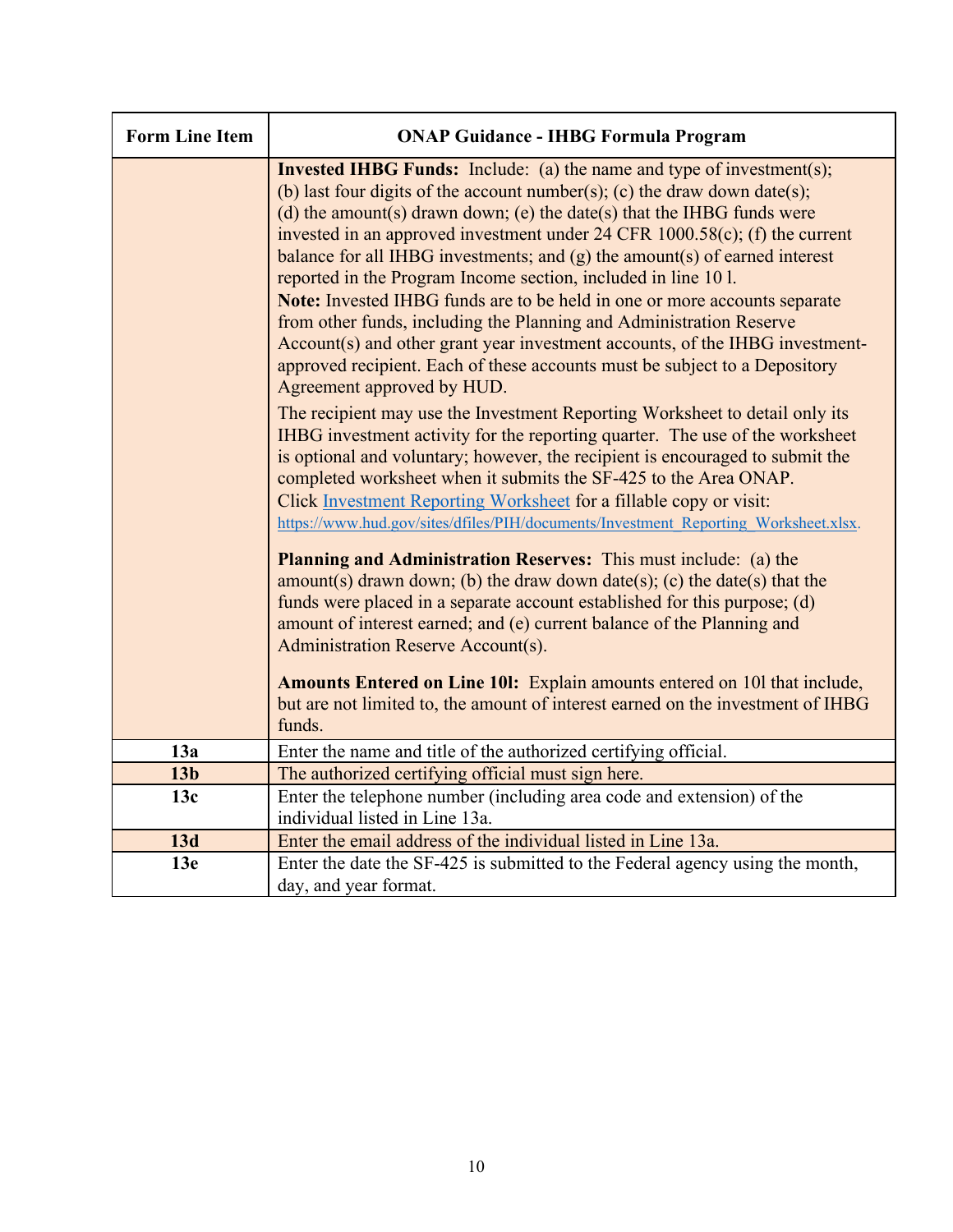### **APPENDIX B: ALL OTHER GRANT PROGRAMS**

Including, but not limited, to Competitive and other One-time grants (This Appendix B excludes the IHBG Formula Program addressed in Appendix A)

- **1.** For purposes of this Notice, "**Competitive and One-Time Grants**," include, for example, the following but may include other future grants, as well:
	- Indian Community Development Block Grant (ICDBG) and other ICDBG Programs (e.g., ICDBG-IT, ICDBG-CARES, ICDBG-ARP);
	- Tribal HUD Veterans Affairs Supportive Housing (THUD VASH); and
	- IHBG Competitive (COMP) & other IHBG One-Time Grant Programs (e.g., IHBG-CARES, IHBG-ARP)
- **2. DUE DATES:** SF-425 forms are required to be submitted annually depending on the grant type and applicable program requirements. SF-425 forms must be submitted to the respective Area ONAP no later than **90 days** after the end of the recipient's fiscal year. Final SF-425 forms must be submitted no later than **90 days** after the grant period end date (see chart below). Reports may be submitted to ONAP's electronic reporting system, as an email attachment, by regular mail, or fax. However, ONAP reserves the right to specify submittal to ONAP's electronic reporting system in the future. For Native Hawaiian Housing Block Grant (NHHBG) SF-425 forms must be submitted no later than **60 days** after the end of the recipient's fiscal year.

For ROSS grants check with area office for reporting period and due date or contact [ROSS-PIH@hud.gov.](mailto:ROSS-PIH@hud.gov)

| <b>Programs</b>                    | <b>Fiscal Year</b> | <b>Fiscal Year End</b> | <b>Annual SF-425 Due</b> | <b>Final SF-425 Due Date</b>        |  |  |
|------------------------------------|--------------------|------------------------|--------------------------|-------------------------------------|--|--|
|                                    | Oct 1 to Sept 30   | 09/30                  | Dec 29                   |                                     |  |  |
| Competitive and<br>One-Time Grants | Jan 1 to Dec 31    | 12/31<br>Mar $30*/31$  |                          | 90 days after project               |  |  |
|                                    | April 1 to Mar 31  | 03/31                  | <b>Jun 29</b>            | completion                          |  |  |
|                                    | July 1 to June 30  | 06/30                  | Sept 28                  |                                     |  |  |
| <b>NHHBG</b>                       | July 1 to June 30  | 06/30                  | Aug $29$                 | 90 days after project<br>completion |  |  |

The SF-425 reporting due dates are shown in the table below.

\*Due March 30 during leap years

**3. CUMULATIVE REPORTING**: The financial data included in the SF-425 must be cumulative throughout the grant term. A separate SF-425 is required for each grant number. For example, if a recipient has an ICDBG grant and an ICDBG Imminent Threat grant, the recipient must submit an SF-425 forms annually for each grant, using the single grant reporting option (the SF-425, not the SF-425A).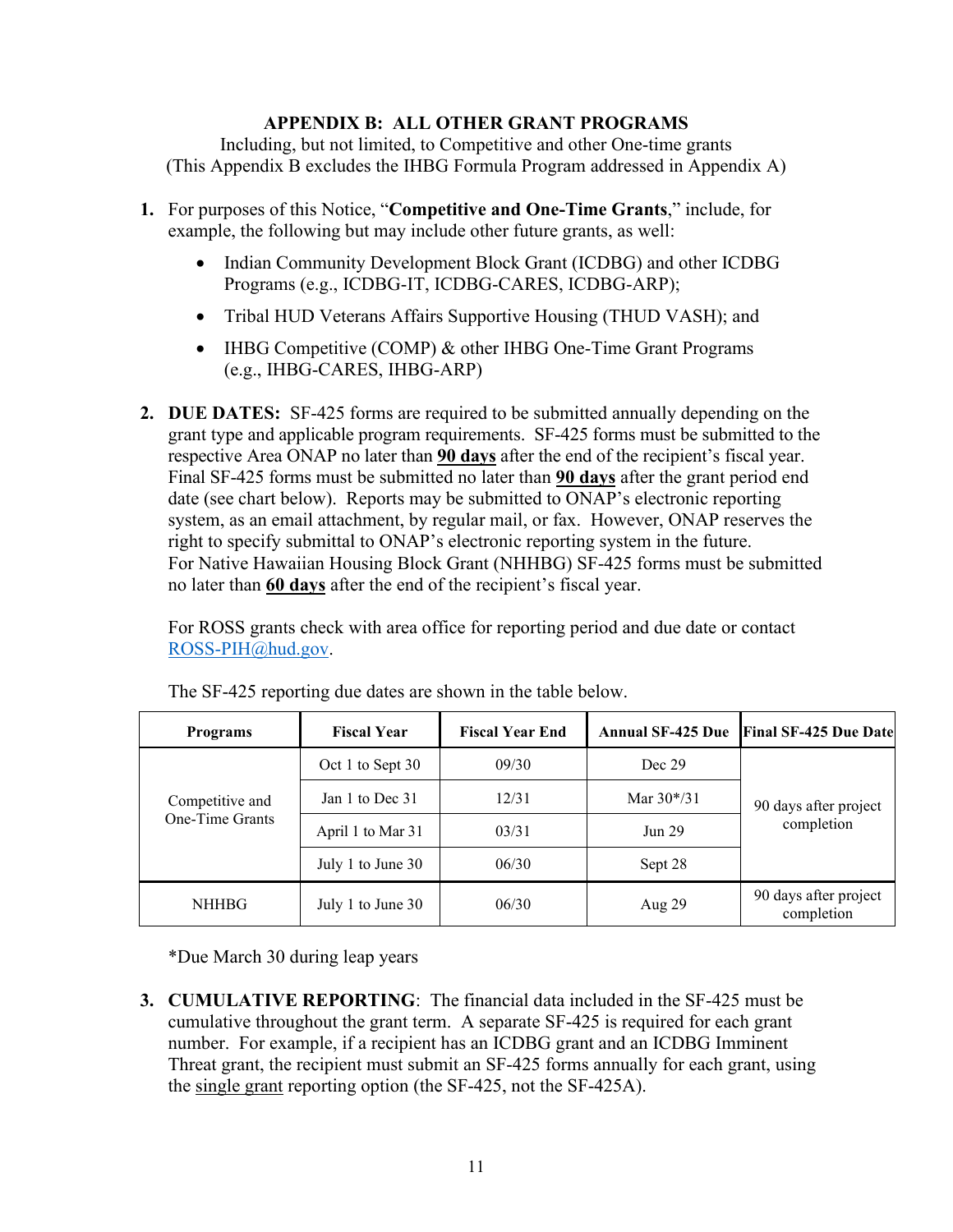**4. LINE-BY-LINE INSTRUCTIONS:** The SF-425 following instructions provide a lineby-line description of each component of the SF-425 and outlines the instructions for reporting grant program revenue and expenditures: Recipients are expected to follow the instructions closely to ensure data accuracy, consistency, and reliability.

| <b>Form Line Item</b>   | <b>ONAP Guidance - Other Grants, except IHBG Formal Program</b>                                                                                                                                                                                                                                                                                                                                                                                                                                                                                                                                                     |
|-------------------------|---------------------------------------------------------------------------------------------------------------------------------------------------------------------------------------------------------------------------------------------------------------------------------------------------------------------------------------------------------------------------------------------------------------------------------------------------------------------------------------------------------------------------------------------------------------------------------------------------------------------|
| $\mathbf{1}$            | Enter "Department of Housing and Urban Development ONAP"                                                                                                                                                                                                                                                                                                                                                                                                                                                                                                                                                            |
| $\boldsymbol{2}$        | Enter the grant number assigned by the Federal agency.                                                                                                                                                                                                                                                                                                                                                                                                                                                                                                                                                              |
| $\overline{\mathbf{3}}$ | Enter the name and complete address of the recipient organization including<br>zip code.                                                                                                                                                                                                                                                                                                                                                                                                                                                                                                                            |
| 4a                      | Enter the recipient organization's Unique Entity Identifier (UEI).                                                                                                                                                                                                                                                                                                                                                                                                                                                                                                                                                  |
| 4 <sub>b</sub>          | Enter the recipient organization's Employer Identification Number (EIN).                                                                                                                                                                                                                                                                                                                                                                                                                                                                                                                                            |
| 5                       | This is optional. The recipient may enter an account number or other<br>identifier they assign, not HUD, or leave blank.                                                                                                                                                                                                                                                                                                                                                                                                                                                                                            |
| 6                       | Mark appropriate box.                                                                                                                                                                                                                                                                                                                                                                                                                                                                                                                                                                                               |
| $\overline{7}$          | Mark appropriate box Cash or Accrual. Financial data should be presented using<br>the same basis of accounting as the grant program's annual reporting and the<br>Schedule of Expenditures of Federal Awards (SEFA). (i.e., financial statements<br>prepared by the recipient in preparation for completion of the audit process in<br>accordance with 2 CFR 200, Subpart F). To ensure that the grant accrual<br>methodology remains reasonable and appropriate, HUD will review the<br>approach on receipt of SF-425 data. It is critical that the methodology of the<br>accrual process is consistently applied. |
| 8                       | The "From" and "To" dates should coincide with the period of performance<br>dates identified in the grant agreement, unless amended or extended.<br>For ROSS, the "From" and "To" dates should coincide with the project period<br>identified in the grant agreement and/or applicable Notice of Funding<br>Opportunity, unless amended or extended.                                                                                                                                                                                                                                                                |
| 9                       | Enter the ending date of the reporting period. Use the following<br>reporting period end dates: $3/31$ , $6/30$ , $9/30$ , or $12/31$ .                                                                                                                                                                                                                                                                                                                                                                                                                                                                             |
| 10a                     | Enter the cumulative amount of actual revenue received from LOCCS as of<br>the reporting period end date.                                                                                                                                                                                                                                                                                                                                                                                                                                                                                                           |
| 10 <sub>b</sub>         | Enter the cumulative amount of Federal fund disbursements (such as cash or<br>checks) as of the reporting period end date. Disbursements are the sum of actual<br>cash disbursements for direct charges for goods and services, the amount of<br>indirect expenses charged to the award, and the amount of cash advances and<br>payments made to sub-recipients and contractors. This may include project<br>expenses paid with other funds that will be reimbursed using grant funds.                                                                                                                              |
| 10c<br>10d              | Enter the amount of Line 10a minus Line 10b. This amount represents<br>immediate cash needs. Excess cash on hand, for more than three (3) business<br>days, requires an explanation on Line 12, Remarks, explaining why the draw<br>down was made prematurely or other reasons for the excess cash.<br>Enter the total Federal funds authorized. This is the grant amount.                                                                                                                                                                                                                                          |
|                         |                                                                                                                                                                                                                                                                                                                                                                                                                                                                                                                                                                                                                     |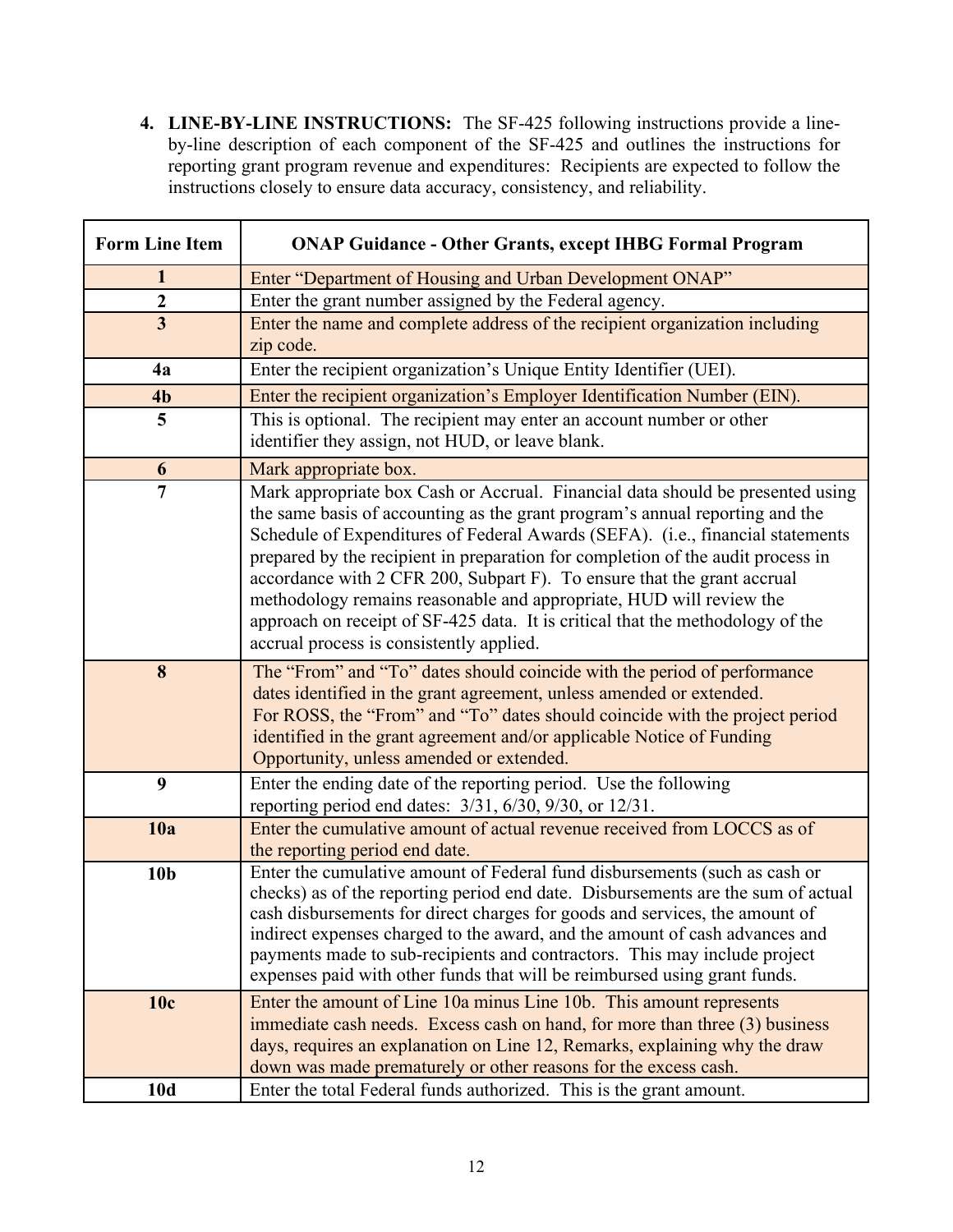| <b>Form Line Item</b> | <b>ONAP Guidance - Other Grants, except IHBG Formal Program</b>                                                                                                                                                                                                                                                                                                                                                                                                                                                                                              |
|-----------------------|--------------------------------------------------------------------------------------------------------------------------------------------------------------------------------------------------------------------------------------------------------------------------------------------------------------------------------------------------------------------------------------------------------------------------------------------------------------------------------------------------------------------------------------------------------------|
| <b>10e</b>            | Enter the amount of Federal fund expenditures. This amount will equal or<br>exceed the amount reported on Line 10b.<br>For reports prepared on a cash basis, expenditures are as follows: the sum of<br>cash disbursements for direct charges for property and services; the amount of<br>indirect expense charged; the value of third-party, in-kind contributions applied;<br>and the amount of cash advance payments and payments made to sub-recipients.                                                                                                 |
|                       | For reports prepared on an accrual basis, expenditures are the sum of cash<br>disbursements for direct charges for property and services; the amount of<br>indirect expense incurred; the value of in-kind contributions applied; and the net<br>increase or decrease in the amounts owed by the recipient for $(1)$ goods and<br>other property received; (2) services performed by employees, contractors, sub-<br>recipients, and other payees; and (3) programs for which no current services or<br>performance are required.                            |
| 10f                   | Enter the Federal portion of unliquidated obligations. Unliquidated obligations<br>on a cash basis are obligations incurred, but not yet paid, including amounts<br>due to sub-recipients and contractors. On an accrual basis, they are obligations<br>incurred, but no expenditures have been recorded. Do not include any amount<br>in Line 10f that has been reported in Line 10e. Do not include any amount in<br>Line 10f for a future commitment of funds (such as a long-term contract) for<br>which an obligation or expense has not been incurred. |
| 10g                   | Enter the sum of Lines 10e and 10f.                                                                                                                                                                                                                                                                                                                                                                                                                                                                                                                          |
| 10 <sub>h</sub>       | Enter the amount of Line 10d minus Line 10g.                                                                                                                                                                                                                                                                                                                                                                                                                                                                                                                 |
| <b>10i</b>            | Enter recipient share, if required.                                                                                                                                                                                                                                                                                                                                                                                                                                                                                                                          |
| 10j                   | Enter recipient funds (e.g., tribal funds, revolving loans, non-program<br>income, rental receipts, etc.) expended for program activities.                                                                                                                                                                                                                                                                                                                                                                                                                   |
| 10k                   | Enter the amount of Line 10i minus Line 10j.                                                                                                                                                                                                                                                                                                                                                                                                                                                                                                                 |
| <b>101</b>            | Enter the cumulative amount of Federal program income earned.                                                                                                                                                                                                                                                                                                                                                                                                                                                                                                |
| 10 <sub>m</sub>       | Leave blank. ONAP recipients are not required to use earned income to reduce<br>the grant amount.                                                                                                                                                                                                                                                                                                                                                                                                                                                            |
| 10n                   | Enter the cumulative amount of program income expenditures.                                                                                                                                                                                                                                                                                                                                                                                                                                                                                                  |
| 10 <sub>0</sub>       | Enter the amount of Line 101 minus Line 10n. This amount equals the program<br>income that has been earned but not expended, as of the reporting period end                                                                                                                                                                                                                                                                                                                                                                                                  |
| 11                    | This information should be completed as applicable.                                                                                                                                                                                                                                                                                                                                                                                                                                                                                                          |
| 12                    | The remarks should clarify or explain information contained in the report.                                                                                                                                                                                                                                                                                                                                                                                                                                                                                   |
|                       | Additional pages may be attached. Explanations should be provided for the                                                                                                                                                                                                                                                                                                                                                                                                                                                                                    |
|                       | following: Cash on Hand: Explain any cash on hand that exceeds cash needs of                                                                                                                                                                                                                                                                                                                                                                                                                                                                                 |
|                       | 3 business days. Amounts Entered on Line 101: Explain amounts entered on 101.                                                                                                                                                                                                                                                                                                                                                                                                                                                                                |
| 13a                   | Enter the name and title of the authorized certifying official.                                                                                                                                                                                                                                                                                                                                                                                                                                                                                              |
| 13 <sub>b</sub>       | The authorized certifying official must sign here.                                                                                                                                                                                                                                                                                                                                                                                                                                                                                                           |
| 13c                   | Enter the telephone number (including area code and extension) of the<br>individual listed in Line 13a.                                                                                                                                                                                                                                                                                                                                                                                                                                                      |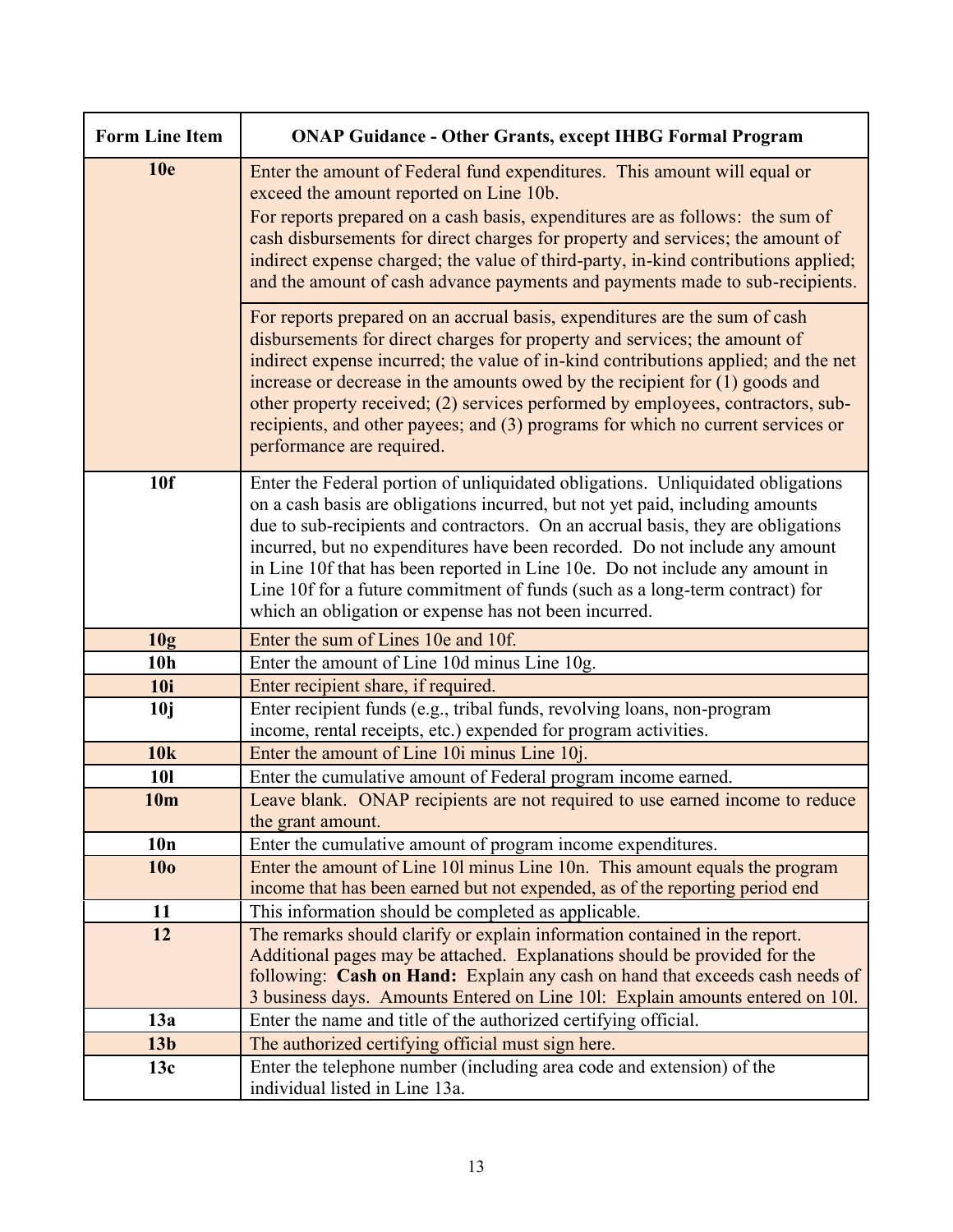| <b>Form Line Item</b> | <b>ONAP Guidance - Other Grants, except IHBG Formal Program</b>                                        |
|-----------------------|--------------------------------------------------------------------------------------------------------|
| 13d                   | Enter the email address of the individual listed in Line 13a.                                          |
| 13e                   | Enter the date the SF-425 is submitted to the Federal agency using the month, day,<br>and year format. |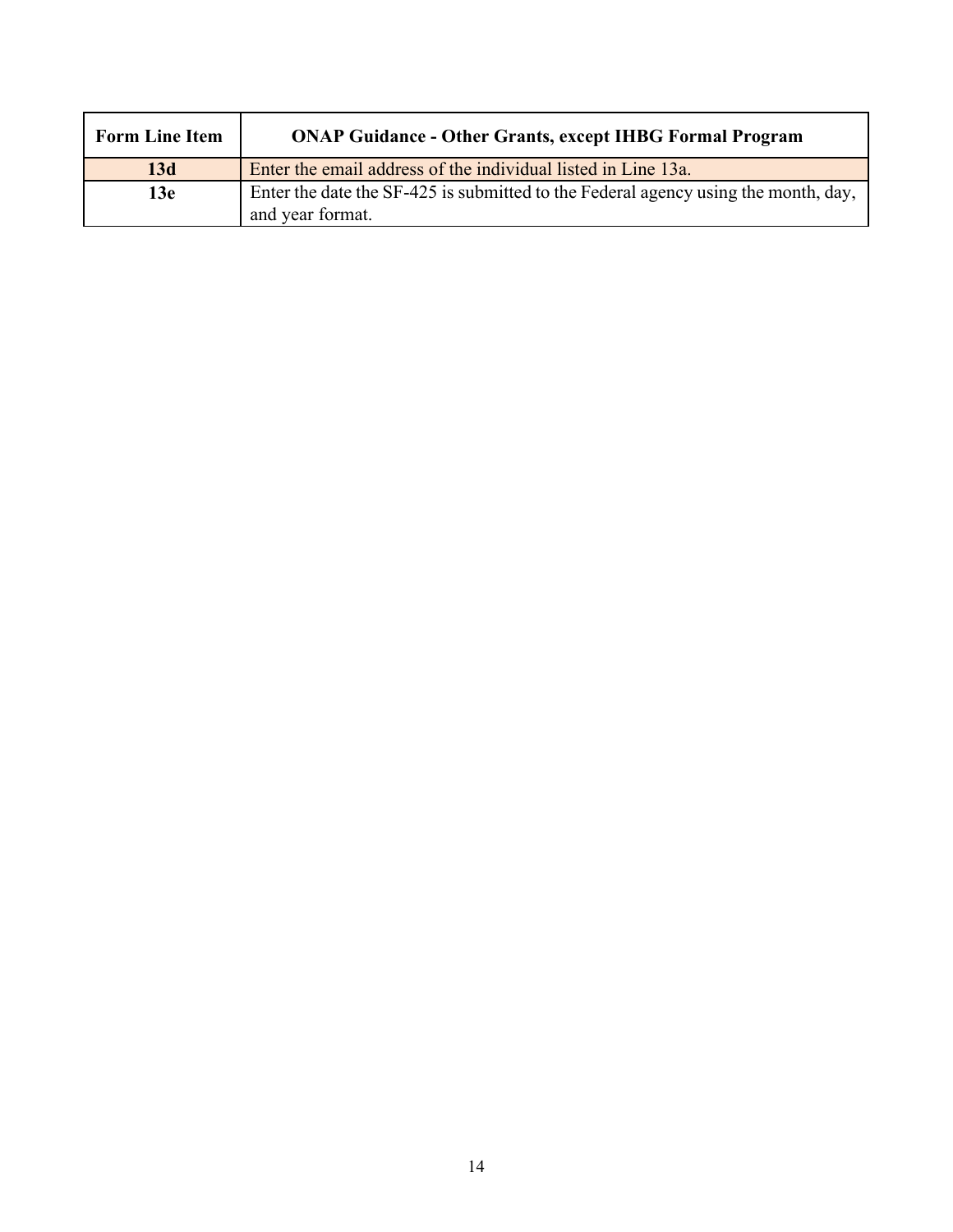# **Federal Financial Report** OMB Number: 4040-0014

(Follow form Instructions) Expiration Date: 02/28/2022

|                          |                                    | 1. Federal Agency and Organizational Element to Which Report is Submitted |                         |     |  | 2. Federal Grant or Other Identifying Number Assigned by Federal<br>Agency (To report multiple grants, use FFR Attachment) |  |            |      |
|--------------------------|------------------------------------|---------------------------------------------------------------------------|-------------------------|-----|--|----------------------------------------------------------------------------------------------------------------------------|--|------------|------|
|                          |                                    |                                                                           |                         |     |  |                                                                                                                            |  |            |      |
|                          |                                    |                                                                           |                         |     |  |                                                                                                                            |  |            |      |
|                          |                                    | 3. Recipient Organization (Name and complete address including Zip code)  |                         |     |  |                                                                                                                            |  |            |      |
|                          | Recipient Organization Name:       |                                                                           |                         |     |  |                                                                                                                            |  |            |      |
| Street1:                 |                                    |                                                                           |                         |     |  |                                                                                                                            |  |            |      |
| Street <sub>2</sub> :    |                                    |                                                                           |                         |     |  |                                                                                                                            |  |            |      |
| City:                    |                                    |                                                                           | County:                 |     |  |                                                                                                                            |  |            |      |
| State:                   |                                    |                                                                           |                         |     |  | Province:                                                                                                                  |  |            |      |
| Country:                 | USA: UNITED STATES                 |                                                                           |                         |     |  | ZIP/Postal Code:                                                                                                           |  |            |      |
| 4a. DUNS Number          |                                    | 4b. EIN                                                                   |                         |     |  | 5. Recipient Account Number or Identifying Number                                                                          |  |            |      |
|                          |                                    |                                                                           |                         |     |  | (To report multiple grants, use FFR Attachment)                                                                            |  |            |      |
| <b>Report Type</b><br>6. |                                    | 7.<br><b>Basis of Accounting</b>                                          | 8. Project/Grant Period |     |  | 9. Reporting Period End Date                                                                                               |  |            |      |
| Quarterly                |                                    | Cash                                                                      | From:                   | To: |  |                                                                                                                            |  |            |      |
| Semi-Annual              |                                    | Accrual                                                                   |                         |     |  |                                                                                                                            |  |            |      |
| Annual<br>Final          |                                    |                                                                           |                         |     |  |                                                                                                                            |  |            |      |
| 10. Transactions         |                                    |                                                                           |                         |     |  |                                                                                                                            |  | Cumulative |      |
|                          |                                    | (Use lines a-c for single or multiple grant reporting)                    |                         |     |  |                                                                                                                            |  |            |      |
|                          |                                    | Federal Cash (To report multiple grants, also use FFR attachment):        |                         |     |  |                                                                                                                            |  |            |      |
| a. Cash Receipts         |                                    |                                                                           |                         |     |  |                                                                                                                            |  |            | 0.00 |
|                          | b. Cash Disbursements              |                                                                           |                         |     |  |                                                                                                                            |  |            | 0.00 |
|                          | c. Cash on Hand (line a minus b)   |                                                                           |                         |     |  |                                                                                                                            |  |            | 0.00 |
|                          |                                    | (Use lines d-o for single grant reporting)                                |                         |     |  |                                                                                                                            |  |            |      |
|                          |                                    | <b>Federal Expenditures and Unobligated Balance:</b>                      |                         |     |  |                                                                                                                            |  |            |      |
|                          | d. Total Federal funds authorized  |                                                                           |                         |     |  |                                                                                                                            |  |            | 0.00 |
|                          | e. Federal share of expenditures   |                                                                           |                         |     |  |                                                                                                                            |  |            | 0.00 |
|                          |                                    | f. Federal share of unliquidated obligations                              |                         |     |  |                                                                                                                            |  |            | 0.00 |
|                          |                                    | g. Total Federal share (sum of lines e and f)                             |                         |     |  |                                                                                                                            |  |            | 0.00 |
|                          |                                    | h. Unobligated balance of Federal Funds (line d minus g)                  |                         |     |  |                                                                                                                            |  |            | 0.00 |
| <b>Recipient Share:</b>  |                                    |                                                                           |                         |     |  |                                                                                                                            |  |            |      |
|                          | i. Total recipient share required  |                                                                           |                         |     |  |                                                                                                                            |  |            | 0.00 |
|                          | j. Recipient share of expenditures |                                                                           |                         |     |  |                                                                                                                            |  |            | 0.00 |
|                          |                                    | k. Remaining recipient share to be provided (line i minus j)              |                         |     |  |                                                                                                                            |  |            | 0.00 |
| Program Income:          |                                    |                                                                           |                         |     |  |                                                                                                                            |  |            |      |
|                          |                                    | I. Total Federal program income earned                                    |                         |     |  |                                                                                                                            |  |            | 0.00 |
|                          |                                    | m. Program Income expended in accordance with the deduction alternative   |                         |     |  |                                                                                                                            |  |            | 0.00 |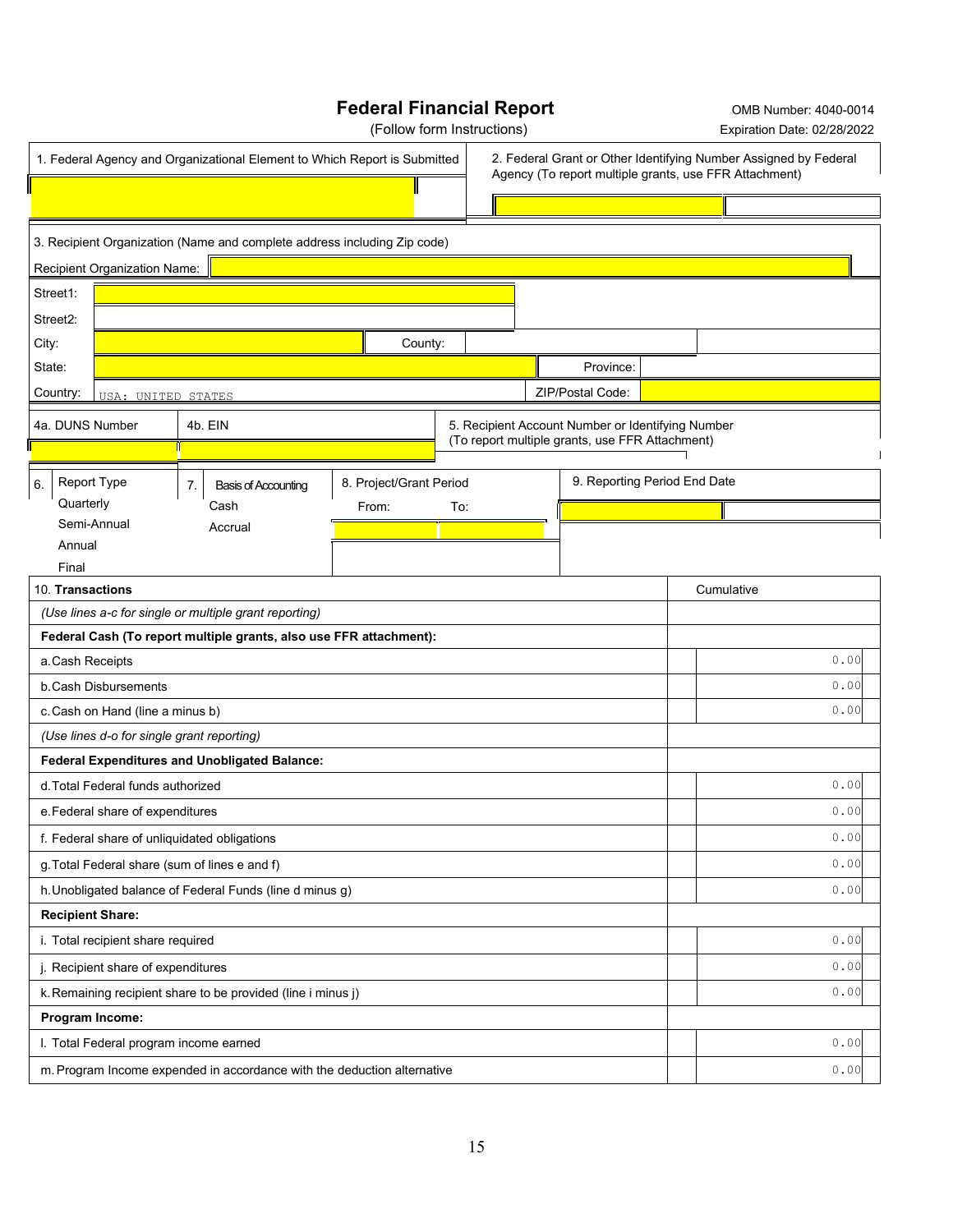| n. Program Income expended in accordance with the addition alternative | .00 |
|------------------------------------------------------------------------|-----|
| o. Unexpended program income (line I minus line m and line n)          | .00 |

| 11. Indirect Expense                                                                                                                                                                                                                                                                                                                                                                                                                                                                                                                                                                                                                                                                               |                                                                      |                |           |         |                                             |                      |                  |  |  |
|----------------------------------------------------------------------------------------------------------------------------------------------------------------------------------------------------------------------------------------------------------------------------------------------------------------------------------------------------------------------------------------------------------------------------------------------------------------------------------------------------------------------------------------------------------------------------------------------------------------------------------------------------------------------------------------------------|----------------------------------------------------------------------|----------------|-----------|---------|---------------------------------------------|----------------------|------------------|--|--|
| a. Type                                                                                                                                                                                                                                                                                                                                                                                                                                                                                                                                                                                                                                                                                            | b. Rate                                                              | c. Period From | Period To | d. Base |                                             | e. Amount<br>Charged | f. Federal Share |  |  |
|                                                                                                                                                                                                                                                                                                                                                                                                                                                                                                                                                                                                                                                                                                    |                                                                      |                |           |         |                                             |                      |                  |  |  |
|                                                                                                                                                                                                                                                                                                                                                                                                                                                                                                                                                                                                                                                                                                    |                                                                      |                |           |         |                                             |                      |                  |  |  |
|                                                                                                                                                                                                                                                                                                                                                                                                                                                                                                                                                                                                                                                                                                    |                                                                      |                |           |         |                                             |                      |                  |  |  |
|                                                                                                                                                                                                                                                                                                                                                                                                                                                                                                                                                                                                                                                                                                    |                                                                      |                |           |         |                                             |                      |                  |  |  |
| g. Totals:                                                                                                                                                                                                                                                                                                                                                                                                                                                                                                                                                                                                                                                                                         |                                                                      |                |           |         |                                             |                      |                  |  |  |
| necessary or information required by Federal sponsoring agency in compliance with governing legislation:<br>12. Remarks: Attach any explanations deemed                                                                                                                                                                                                                                                                                                                                                                                                                                                                                                                                            |                                                                      |                |           |         |                                             |                      |                  |  |  |
|                                                                                                                                                                                                                                                                                                                                                                                                                                                                                                                                                                                                                                                                                                    | Delete Attachment<br><b>View Attachment</b><br><b>Add Attachment</b> |                |           |         |                                             |                      |                  |  |  |
| 13. Certification: By signing this report, I certify<br>to the best of my knowledge and belief that the report is true, complete, and accurate, and the<br>are for the purposes and objectives set forth in the terms and conditions of the Federal award.<br>expenditures, disbursements and cash receipts<br>am aware that any false, fictitious, or fraudulent<br>I information, or the omission of any material fact, may subject me to criminal, civil or<br>administrative penalties for fraud, false statements,<br>false claims or otherwise. (U.S. Code Title 18, Section 1001 and Title 31, Sections 3729-3730<br>and 3801-3812).<br>a. Name and Title of Authorized Certifying Official |                                                                      |                |           |         |                                             |                      |                  |  |  |
| Prefix:                                                                                                                                                                                                                                                                                                                                                                                                                                                                                                                                                                                                                                                                                            | First Name:                                                          |                |           |         | Middle Name:                                |                      |                  |  |  |
| Last Name:                                                                                                                                                                                                                                                                                                                                                                                                                                                                                                                                                                                                                                                                                         |                                                                      |                |           |         | Suffix:                                     |                      |                  |  |  |
| Title:                                                                                                                                                                                                                                                                                                                                                                                                                                                                                                                                                                                                                                                                                             |                                                                      |                |           |         |                                             |                      |                  |  |  |
| b. Signature of Authorized Certifying Official                                                                                                                                                                                                                                                                                                                                                                                                                                                                                                                                                                                                                                                     |                                                                      |                |           |         | Telephone (Area code, number and extension) |                      |                  |  |  |
|                                                                                                                                                                                                                                                                                                                                                                                                                                                                                                                                                                                                                                                                                                    |                                                                      |                |           |         |                                             |                      |                  |  |  |
|                                                                                                                                                                                                                                                                                                                                                                                                                                                                                                                                                                                                                                                                                                    |                                                                      |                |           |         |                                             |                      |                  |  |  |
| c. Email Address                                                                                                                                                                                                                                                                                                                                                                                                                                                                                                                                                                                                                                                                                   |                                                                      |                |           |         | Date Report Submitted                       | 14. Agency use only: |                  |  |  |
|                                                                                                                                                                                                                                                                                                                                                                                                                                                                                                                                                                                                                                                                                                    |                                                                      |                |           |         |                                             |                      |                  |  |  |

Standard Form 425